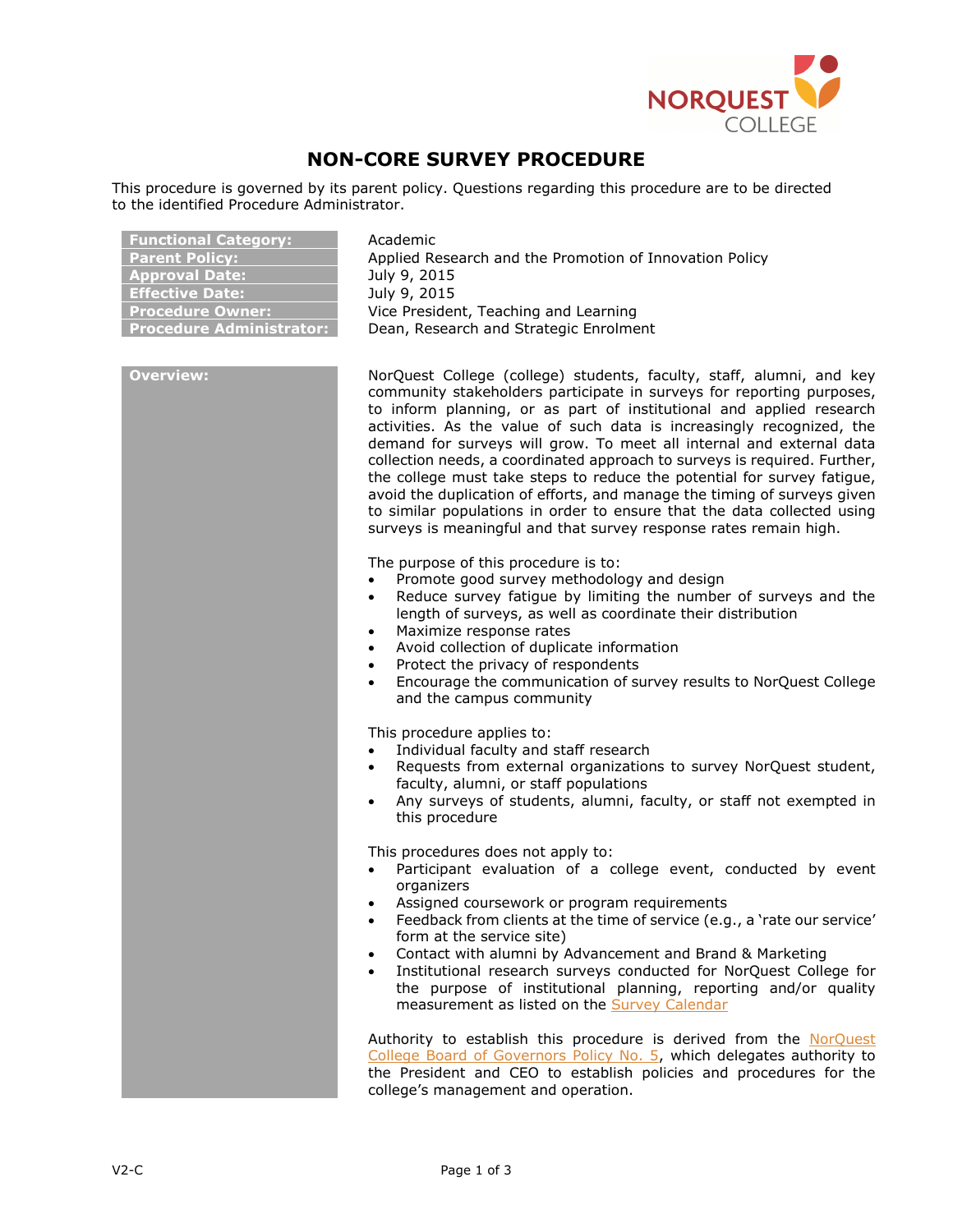

**Procedures:** All requests for individual faculty and staff research, requests from external organizations to survey NorQuest students, faculty, alumni, or staff population and any survey of students, alumni, faculty or staff not exempted in this procedure must be submitted to the NorQuest Research Office at least one month in advance by submitting a completed [Survey](http://theq.norquest.ca/getattachment/fb16b936-aead-4466-b4d3-aaa0e0fb772f/Survey-Request-Form.aspx)  [Request Form](http://theq.norquest.ca/getattachment/fb16b936-aead-4466-b4d3-aaa0e0fb772f/Survey-Request-Form.aspx) and a copy of the proposed survey questions. Researchers are encouraged to review the [General Guidelines for Surveys](http://theq.norquest.ca/getattachment/13f23867-0d32-4d44-b53c-f61730523d3a/General-Guidelines-for-Creating-Surveys.aspx) prior to submitting a request.

> The deliberate failure to follow this procedure in a way that adversely affects the college's ability to conduct research, violates the Ethical Conduct for Research Involving Human Participants Policy or the Integrity in Research and Scholarship Policy, or damages the reputation of the college will be subject to disciplinary action.

> The majority of the surveys that this procedure applies to will require Research Ethics Board (REB) approval before distribution. Researchers may submit a Survey Request Form for an unapproved project. However, REB approval must be secured before the survey is distributed if REB approval is required. See: Ethical Conduct for Research Involving Human Participants Procedure.

> The Research Office will review all surveys and related planning for content, use of language, format, scope, mode of delivery, timing of delivery, duplication of effort, government requirements, privacy concerns, and the burden of the target population. The Research Office will advise researchers of any changes needed to reduce survey fatigue, prevent the collection of duplicate information, align the project with legislative, ethics, and college policies, and ensure the survey is not issued at the same time as a regularly scheduled Institutional Research survey.

> Those persons undertaking a survey are responsible for communicating, wherever possible, the results of the survey back to the population surveyed in a format that can be understood by that population (e.g., descriptive report, results devoid of acronyms or variables that require interpretation). A copy of the survey results must also be submitted to the NorQuest College Research Office for tracking and future reference. At the Research Office's discretion, reports may be used by the college to promote awareness of research being undertaken.

## **US-based survey hosting:**

Researchers are advised to use caution when employing US-based survey tools. Survey tools hosted by US companies are subject to the *US Patriot Act*, which allows authorities to access internet service records. These tools must be carefully configured to ensure that the information collected remains anonymous (i.e., not linked to an IP address or email address). Wherever possible, Canadian-hosted survey tools should be used to prevent third-party access.

If the researcher chooses to use a US-hosted survey tool, Red Deer College's Research Ethics Board (REB), which is the REB that reviews NorQuest research involving human participants, recommends including the following in the informed consent statement of the survey:

*It is important for you to know that "[name of survey tool]" is a websurvey company that is located in the U.S.; this company is subject to*